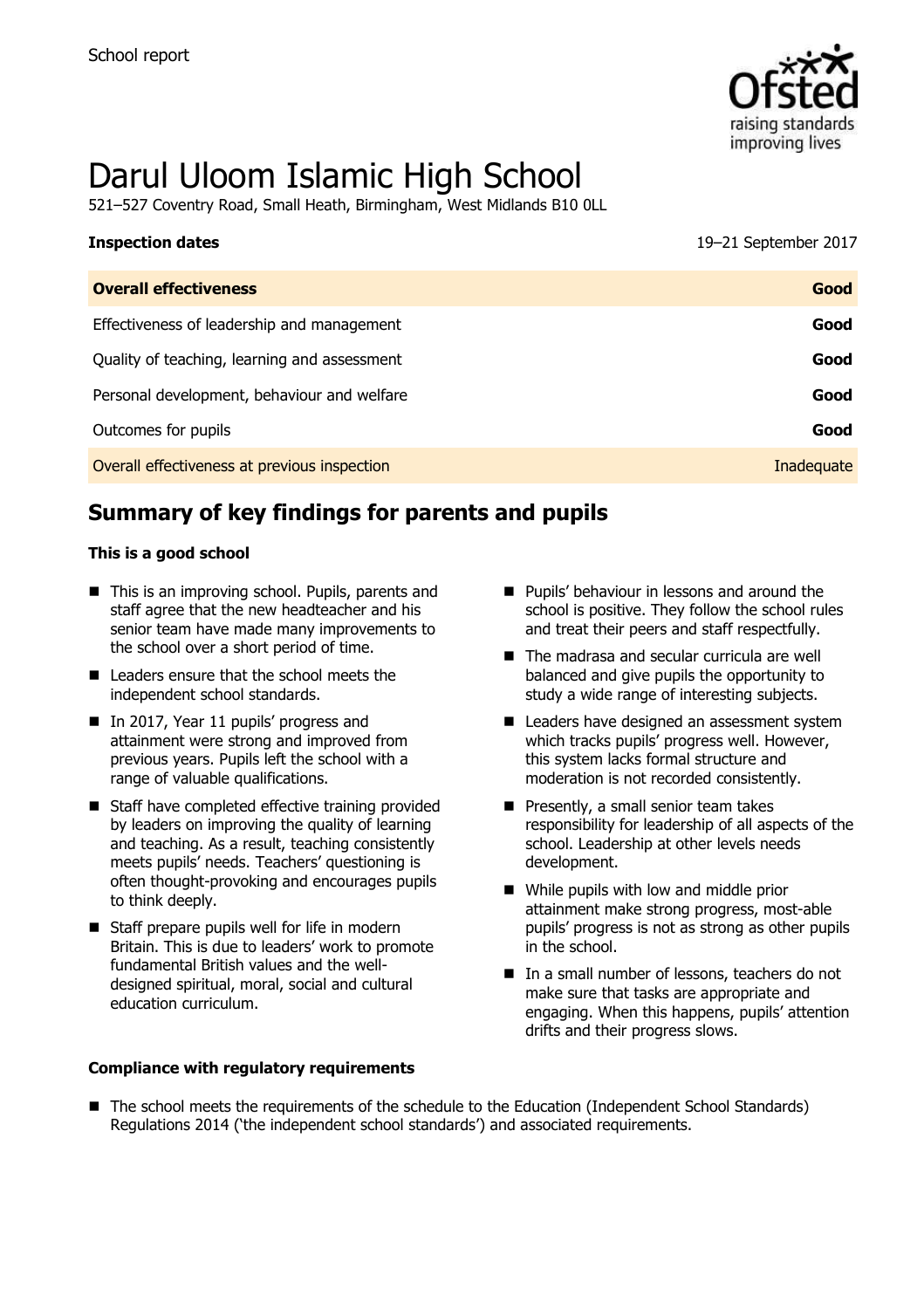

# **Full report**

#### **What does the school need to do to improve further?**

- Continue to develop leadership in the school by:
	- developing teachers' ability to lead subject areas and support senior leaders in the running of the school
	- strengthening the work leaders do to ensure the accuracy of assessments by engaging in independent moderation of assessments and the recording of internal moderation activities.
- $\blacksquare$  Make sure that the quality of teaching in all classes is as good as the best in the school by:
	- continuing the work leaders have begun on providing effective training for staff, including teaching assistants
	- making sure that all new staff swiftly understand and meet leaders' expectations of teachers
	- developing teachers' classroom management skills and ensuring that pupils are given tasks that engage them and meet their needs, limiting low-level disruption.
- Improve the most able pupils' progress, so that these pupils access the highest grades, by:
	- identifying the most able pupils through key stage 2 outcomes and teacher assessments
	- ensuring that teachers consistently offer stretch and challenge to these pupils over time.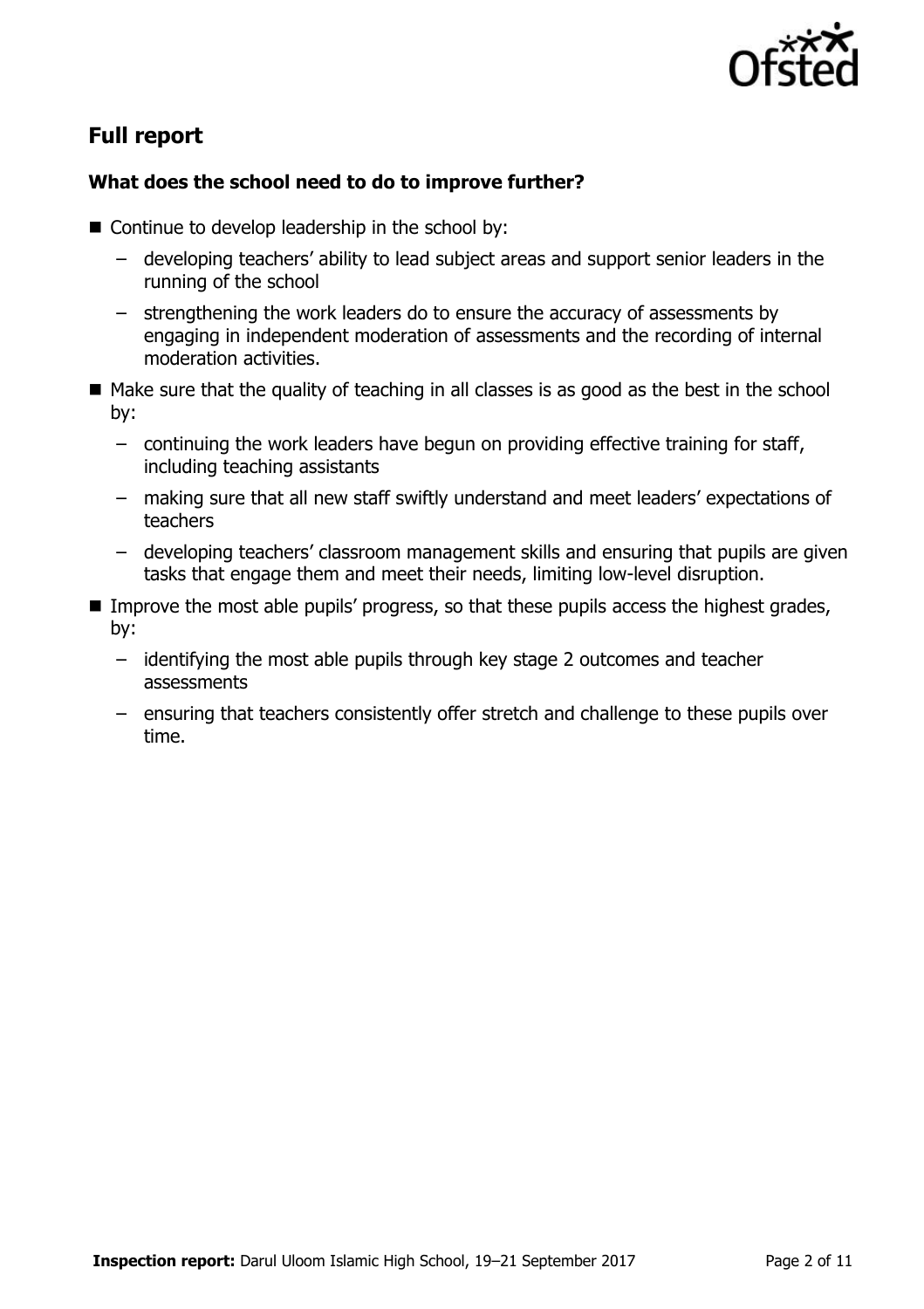

# **Inspection judgements**

#### **Effectiveness of leadership and management Good**

- **Following a period of turbulence in the school, the new headteacher, effectively supported** by a committed and able leadership team, has made a range of positive changes in a short period of time. As a result, teaching, staff morale and pupils' safety, well-being and progress have improved.
- Leaders have ensured that all of the independent school standards have been met. They regularly reflect on the standards to make sure that any shortcomings are rectified immediately.
- Leaders have adopted a safeguarding policy modelled on the Birmingham local authority policy. The school does not have a website, but parents can request a copy of this policy. Leaders show clearly how parents can request a copy through an induction pack and signage at the school office. The policy meets all statutory requirements.
- Through a new tracking system, leaders evaluate pupils' progress regularly throughout the year. Most pupils have key stage 2 scores and challenging target grades are set using these scores. Very positive outcomes for Year 11 in 2017 show that, in most subject areas, teachers competently assess pupils' progress. This means they can make interventions when pupils fall behind. Senior leaders regularly monitor teachers' assessments to make sure that they are based on evidence of what pupils can do. However, this system is very informal. Leaders plan to use external moderators and external baseline tests to check on the accuracy of teachers' assessments. Since this has not yet started, it is too early to see any impact. The evidence that leaders have to show that assessments are accurate is convincing but limited in its volume.
- Leaders have made sure that teachers' training takes a high priority, and that expectations of staff are clear. All teachers have formally evaluated their expertise so that leaders can carefully tailor training to their needs. For example, the headteacher recently led training on matching tasks to pupils' abilities, managing pupils' behaviour, safeguarding and lesson planning. As a result, teachers are more consistently meeting pupils' needs in lessons. Teachers say that they value this training and the regular feedback that the headteacher gives following his 'drop-in' visits to lessons.
- Leaders have effectively evaluated the curriculum to see where it caters for pupils' spiritual, moral, social and cultural (SMSC) development. They have used this evaluation to rewrite and strengthen the curriculum. This evaluation and the resulting curriculum plans are very detailed and presented in a way that helps teachers effectively and overtly to develop pupils' knowledge and understanding of fundamental British values, equalities and the full range of protected characteristics. Leaders have made sure that where links between the curriculum, fundamental British values and equalities occur, they are obvious for pupils and that teachers know exactly what points are to be made. This approach means that leaders can be rightly confident that the improvements that they have made in this area are having a positive impact on pupils' understanding of fundamental British values and equalities.
- The curriculum is broad and balanced. It includes examined and non-examined activities so that pupils experience a rich range of experiences. In the mornings, pupils undertake classes in the sciences of Islam, Arabic, and the memorisation of the Koran. In the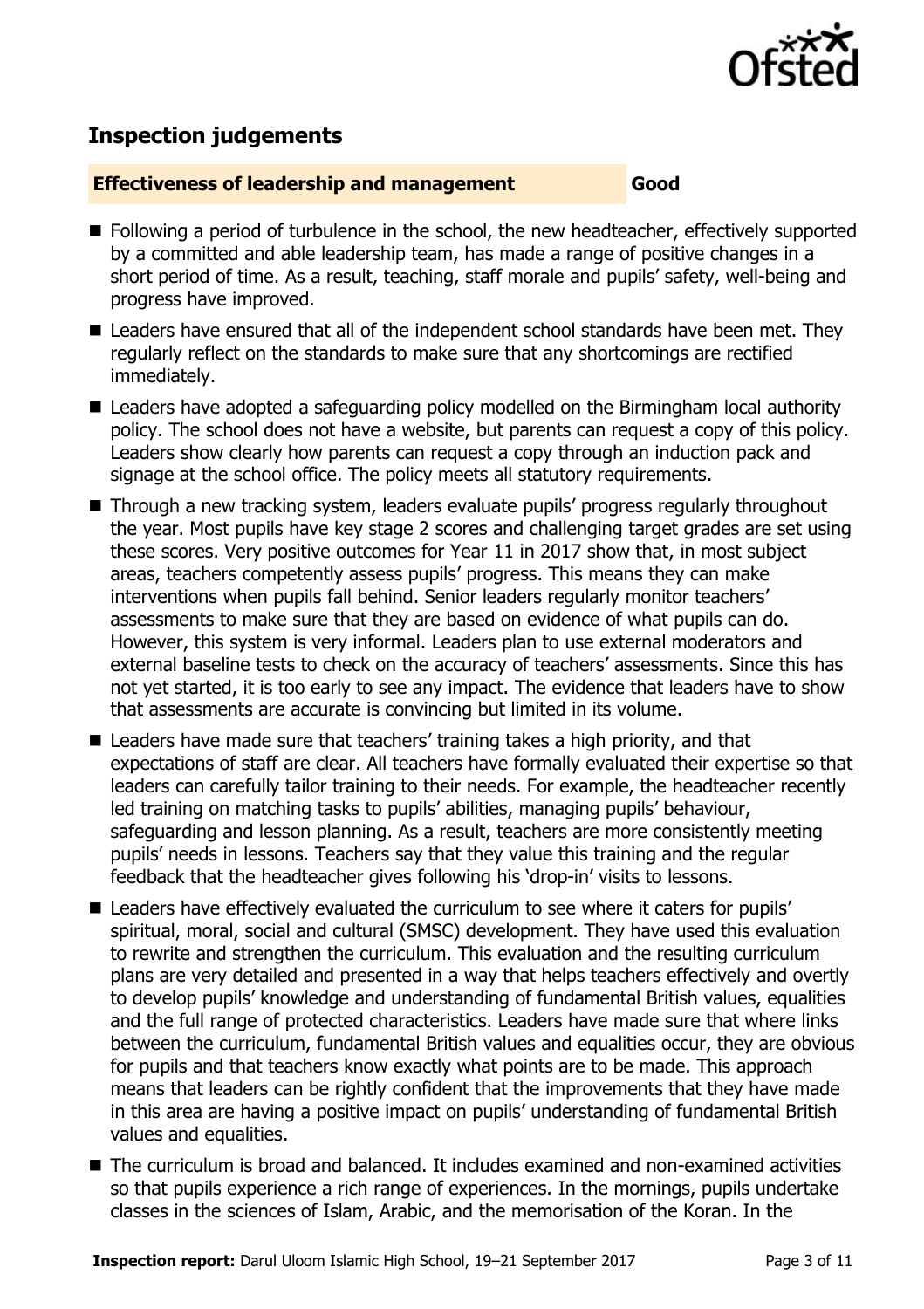

afternoon, pupils have lessons based on the national curriculum, including mathematics, English and science, languages, creative arts, humanities, information and communication technology, physical education and citizenship.

- At key stage 3, pupils study a wider range of subjects to give them a variety of experiences. When preparing for GCSE examinations, leaders have developed a timetable that gives more time to core subjects. This flexibility enables pupils to focus more on English, mathematics and science as they approach their examinations.
- **Parents are positive about the changes to the school over the past year. They say that** pupils are safe in school, that pupils' behaviour is improving, that they get more information and are more involved in what happens at the school. As one parent commented: 'The openness of the school is positive. Teachers are willing to engage with parents.' Parents have also noticed that the way in which staff treat pupils has improved, and that relationships are strict but respectful between pupils and staff.
- Parents told inspectors that communication with the school has improved considerably. For example, the reports that parents receive about their children outline clearly what pupils' targets are, how well they are progressing towards them, and what they need to do to reach them. These reports are regular and cover both the Islamic and secular curricula. Parents appreciate the information that they receive.

#### **Governance**

- Since the last inspection, the trustees have changed the way the school is governed. With the aim of making sure that the headteacher can make the changes required with swiftness, there is now a single 'trustee in charge'. To ensure that this trustee can adequately hold school leaders to account, the school has appointed an independent external consultant. As a result, the trustee in charge is kept fully aware of developments in the school and the headteacher has been able to make changes very quickly when needed.
- The headteacher has planned further visits for the external consultant to continue to improve this model of governance. As there has only been one visit, it is too early to see the full impact of this model of governance.

#### **Safeguarding**

- The arrangements for safeguarding are effective.
- Registers are taken twice daily and are accurate. Absences are followed up diligently so that leaders can be sure that they identify any problems with missing pupils quickly.
- Leaders' checks on employees, including supply staff, are robust and complete. Leaders accurately record this information on the school's single central record.
- The designated safeguarding leaders are appropriately trained. Pupils and parents are clear about who they should go to if they have a problem. Staff complete annual training and tests to make sure that the training was effective. New staff have effective induction training and leaders meet formally each half term to review their procedures. Consequently, a culture of vigilance and safeguarding is prevalent across the school.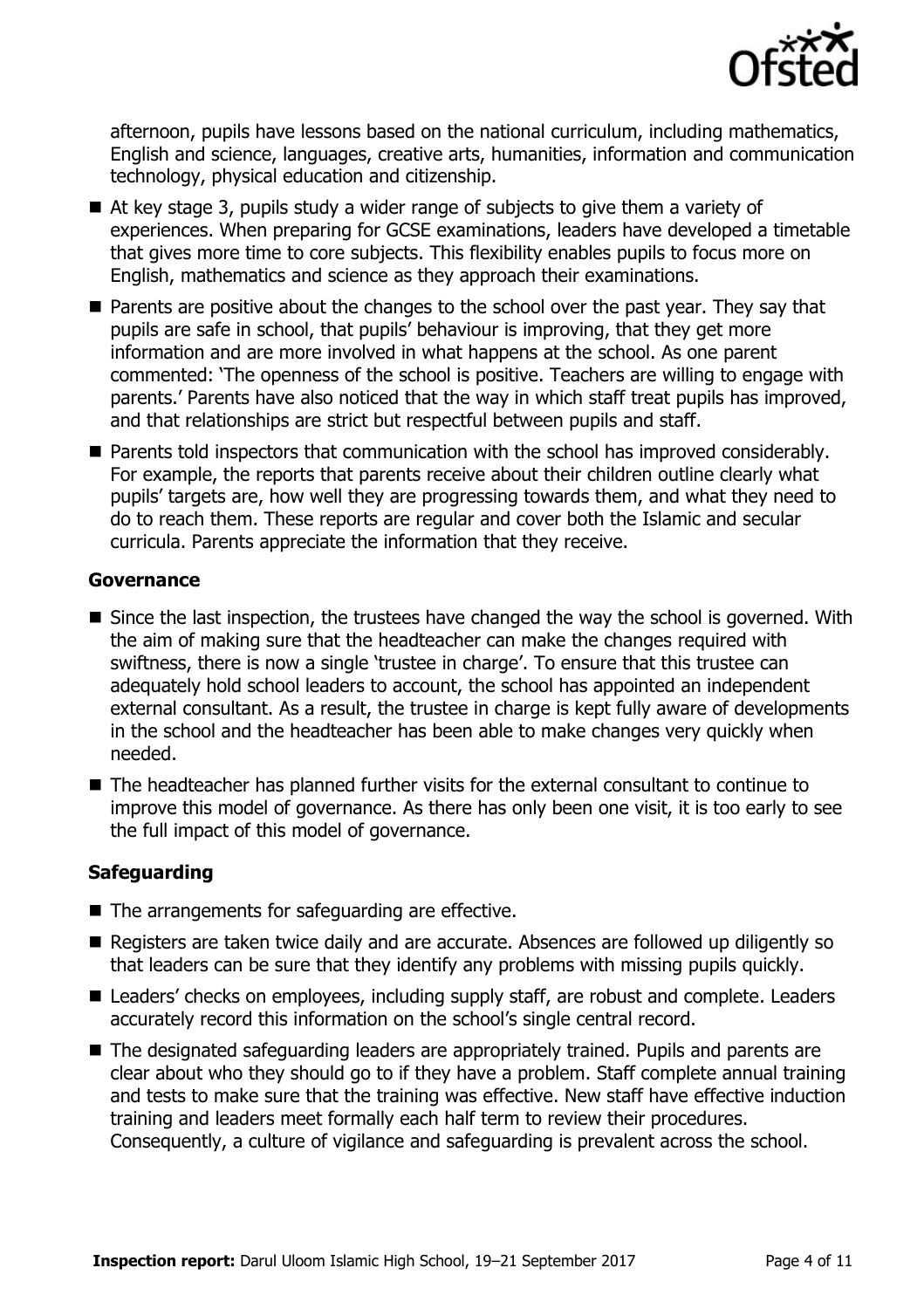

### **Quality of teaching, learning and assessment Good**

- Leaders have ensured that teachers are increasingly well trained to teach effectively. Parents, pupils and teachers agree that teaching is improving quickly as a result, and that the increased consistency means that pupils know what to expect and staff can support each other's development.
- In most lessons, teachers' explanations are clear and pupils understand exactly what they have to do. Similarly, when teachers give feedback to pupils, they are clear on what their next steps are. This leads to good progress. In many lessons, teachers use analogy, demonstrations and examples to help pupils understand their work. Teaching is, therefore, varied and often responsive to pupils' different needs.
- Teachers' use of questioning is effective. In most lessons, teachers ask open, thoughtprovoking questions which help pupils think deeply and develop their understanding. For example, in one lesson, the teacher asked the class which was the most important part of the body. This provoked detailed and lively discussion and pupils developed their understanding of the role of the brain in relation to other organs of the body.
- **E** Lessons have improved because teachers' planning is developing well. Teachers organise lessons well and leaders have invested in new resources which help teachers match tasks to pupils' needs. For example, in the madrasa curriculum, teachers use differentiated and graded exercises to teach Arabic and Islamic sciences.
- Through training and raising the expectations of staff, leaders have embedded all of the developments seen in the secular curriculum in the madrasa curriculum. This includes clear learning objectives, progress tracking and behaviour routines. As a result, outcomes in the madrasa curriculum are improving.
- Leaders have placed a great emphasis on all aspects of literacy. For example, they have installed a mini-library into each classroom, introduced reading diaries and times when pupils read for pleasure. They have also introduced a literacy marking policy so that pupils in all areas of the curriculum uphold the same standards of spelling, punctuation and grammar as are seen in English. The classroom libraries contain a variety of books for pupils to enjoy. These strategies to improve literacy have been effective and leaders now plan to refocus on the further development of pupils' literacy skills as the academic year progresses.
- In most cases, teachers deploy classroom assistants to positive effect. Almost all teaching assistants have an awareness of when and how to intervene. They display good questioning skills that enable pupils who fall behind to consolidate their ideas and make progress. However, this is variable and, in some cases, a few classroom assistants are not as effective as they could be.
- The level of challenge for pupils with high prior attainment is sometimes too low. While teachers often ask the most able pupils to act as experts for others, sometimes teachers ask these pupils to revise work they have already done, which does not consistently deepen or broaden their knowledge and skills. Leaders acknowledge this weakness and have plans in place to address it.
- In a small number of lessons, pupils' progress is weak because the tasks they are given are too easy, and teachers' planning is weaker. Leaders acknowledge that this is the case, particularly for new staff. They have plans in place to develop teachers' classroom skills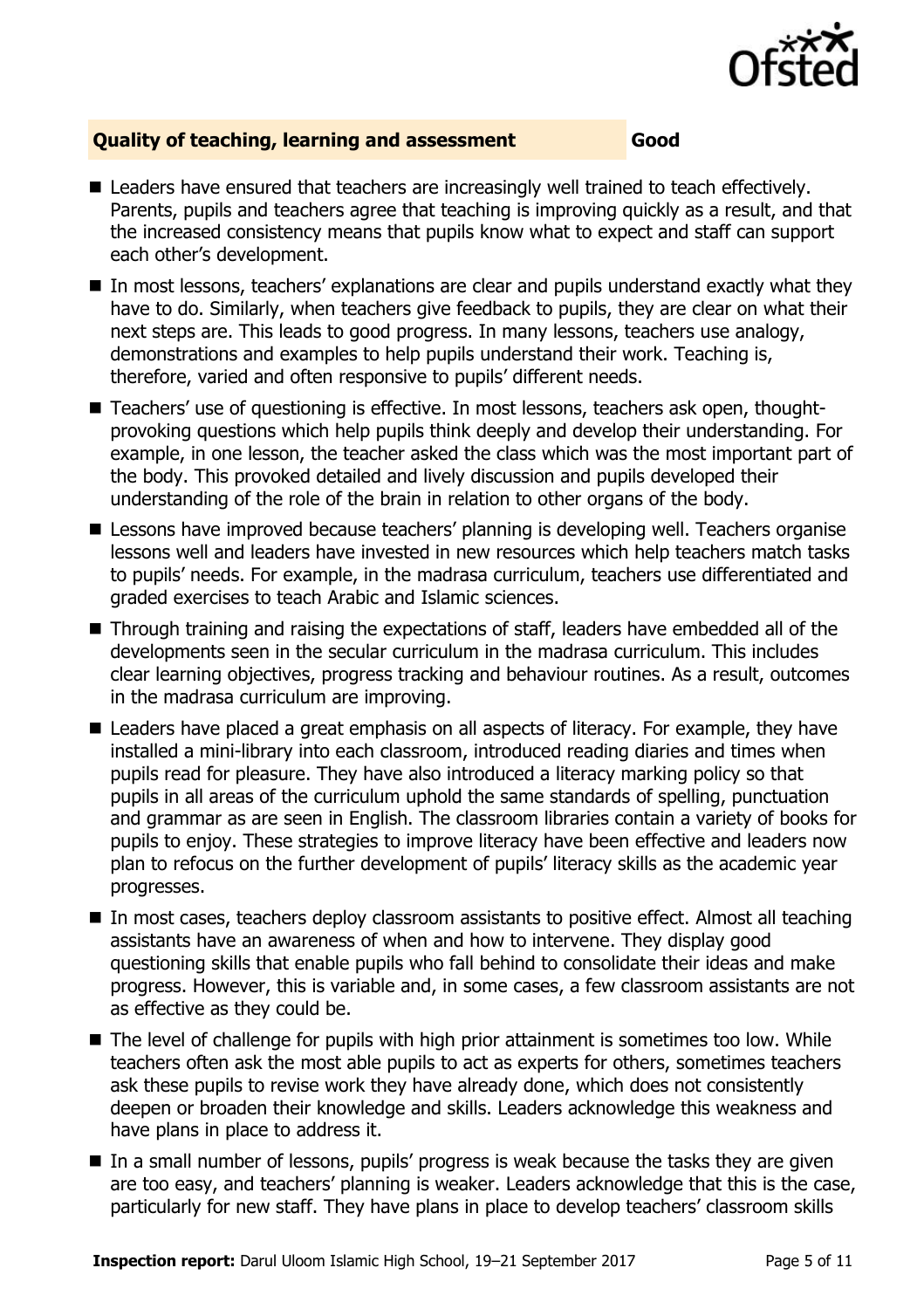

further.

#### **Personal development, behaviour and welfare Good**

#### **Personal development and welfare**

- The school's work to promote pupils' personal development and welfare is good.
- **Pupils generally have good attitudes to their learning and value the importance of their** madrasa and secular learning.
- The new SMSC curriculum offers a variety of opportunities for pupils' personal development. Teachers take many opportunities to relate their lessons to matters of fundamental British values. For example, in a history lesson, the teacher explored the role of the suffragettes in gaining the vote for women, the importance of democracy and the rule of law. As a result of regular exploration of these things, pupils talk with increasing authority and knowledge about equalities, respect for those of all faiths and none, protected characteristics and British values. Their knowledge is supported by many examples from lessons and assemblies, such as parts of the Koran, stories, references to famous scientists, authors and figures from history. This is improving pupils' knowledge and understanding of equalities and British values.
- Leaders make sure that pupils have access to a range of resources and information, advice and guidance to help them choose their next steps in education or in employment and training. Pupils use an online software package, attend local careers fairs and have talks from a variety of professionals. As a result, pupils express the desire to go on to a very wide range of courses and areas of study.
- **Pupils told inspectors that bullying is very rare and the school's records support this. They** know who to speak to if there is a problem with bullying. Pupils who are new to the school told inspectors that they feel safe, and that their separate play areas mean that they can gradually get to know other pupils without feeling overwhelmed. Pupils' welfare and safety takes a high priority. Parents and pupils recognise that pupils' safety and wellbeing have improved over the past year.
- **Pupils have knowledge of how to keep themselves safe from a range of risks, including** those posed by using the internet.

#### **Behaviour**

- The behaviour of pupils is good.
- Leaders have introduced clear reporting of behaviour issues and a rewards system to recognise positive behaviour. This has led to a reduction in the number of recorded incidents of poor behaviour. Pupils appreciate the rewards and say that they are well motivated to maintain good behaviour and for this to be recognised by leaders. Parents also recognise improvements in behaviour. The number of exclusions is low.
- In most lessons, pupils listen well and apply themselves studiously to their work. In social times, assemblies and between lessons, pupils move around the building safely and respectfully.
- Pupils' attendance has improved considerably over the last year. It is now broadly in line with the national average, as is persistent absence. Senior staff go out to the front of the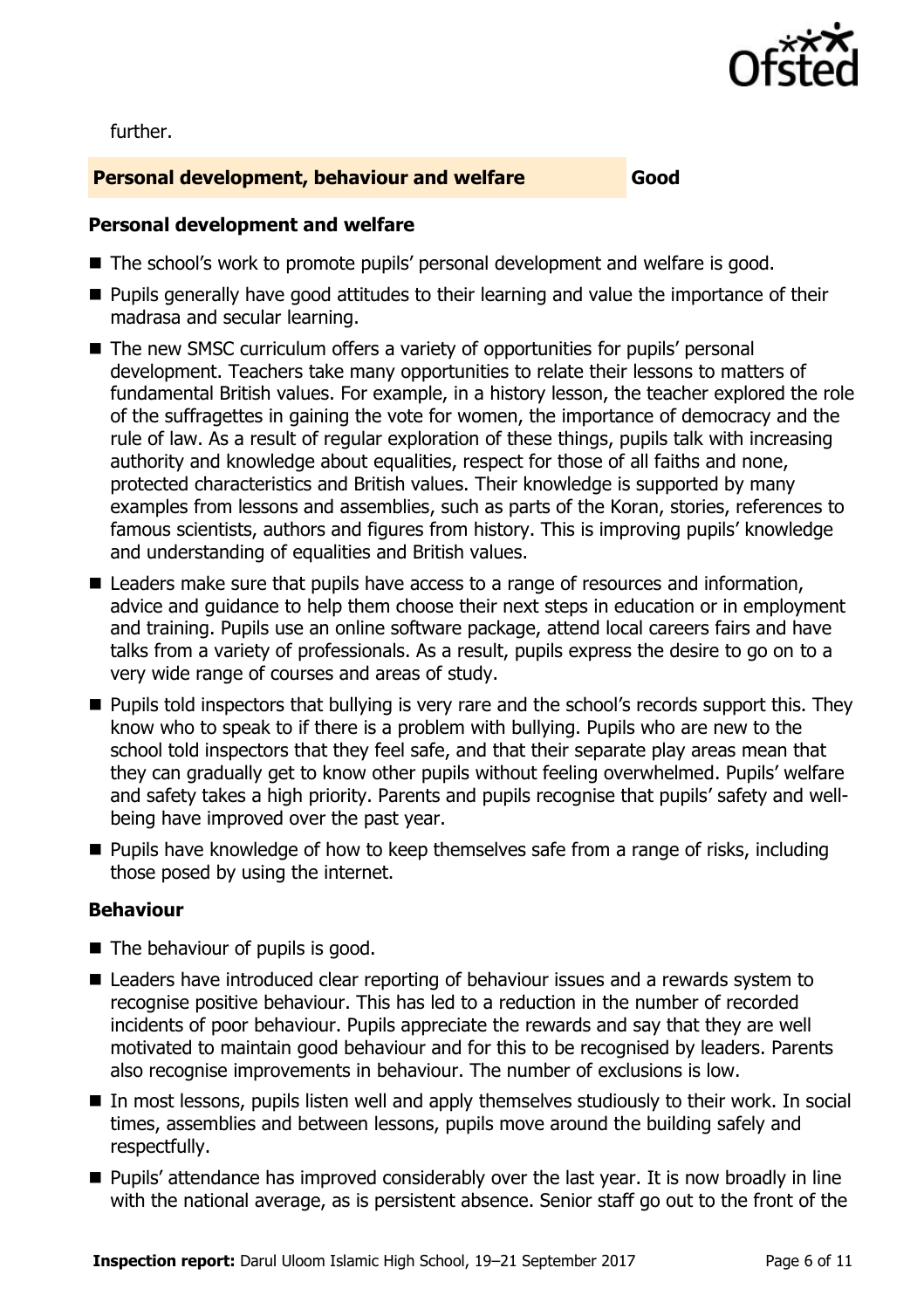

school each morning to greet the pupils, speak to parents and encourage punctuality. Parents agree that the senior staff place a strong emphasis on attendance and punctuality and that this has led to improvements.

In a small number of lessons, where tasks are not matched well to pupils' starting points, pupils become distracted and some low-level disruption ensues. When this happens, pupils do not listen well, are slow to begin work and make limited progress. Pupils mentioned this to inspectors and inspectors observed it in lessons.

#### **Outcomes for pupils Good**

- $\blacksquare$  In 2017, overall, Year 11 pupils made very strong progress from their starting points across a range of subjects, including English and mathematics. The vast majority of pupils left with at least five passes at grade C (or the new grade 4) and above. The majority of pupils gained eight GCSEs at grade C or above. All pupils gained both English and mathematics grade 4 or above. In most subjects, all entries resulted in grade C and above. This represented strong progress from the cohort's starting points and meant that pupils left with a range of valuable qualifications for their next steps. All pupils leaving in 2017 went on to higher levels of study at other education providers.
- **Pupils' progress in the GCSE religious studies course is particularly strong. Leaders set** challenging targets based on pupils' key stage 2 scores. From their starting points, most pupils across all year groups make progress in excess of their targets.
- Leaders measure pupils' progress in the Islamic curriculum in four main areas: pupils' character and behaviour, memorisation of the Koran, and progress in Arabic and Islamic sciences. In the Islamic curriculum, pupil's progress is good and improving.
- $\blacksquare$  In Arabic, most pupils in Year 11 made good progress from their starting points. Many pupils arrive in Year 7 with limited skills in Arabic, and by the end of Year 8 are making strong progress towards their target grades. Other pupils arrive at the school with welldeveloped Arabic skills and leaders make sure that they take their examinations as soon as they are ready. These pupils achieve highly. The number of pupils who memorise the Koran is also increasing from a low starting point.
- Leaders have identified that pupils with high prior attainment do not always make the level of progress of which they are capable. They do not consistently secure the highest GCSE examination grades. Leaders have made this a focus for the coming year.
- Last year, there was some turbulence in the quality of teaching in mathematics and science for pupils in key stage 3. As a result, their progress as a group stalled and was weaker than it should have been. Leaders identified this issue and made improvements to teaching. As a result, current Year 8, 9 and 10 pupils are catching up, and more are reaching their target grades.
- **Pupil's progress from their starting points in history was weak in 2017. Leaders have** taken decisive action to remedy this issue. They have employed a new, qualified teacher for history. The full impact of this has yet to be seen.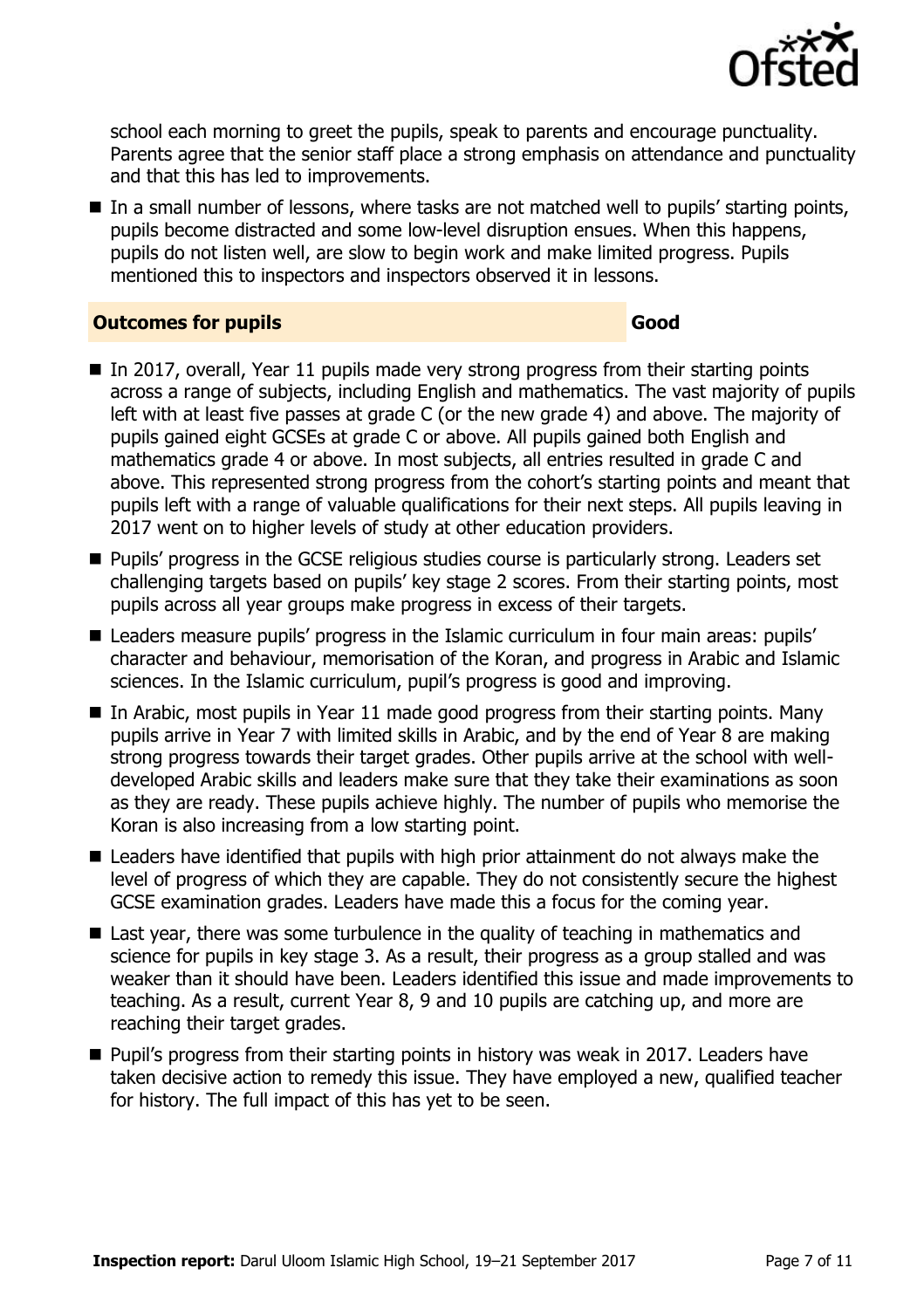

# **School details**

| Unique reference number | 103586   |
|-------------------------|----------|
| DfE registration number | 330/6078 |
| Inspection number       | 10038825 |

This inspection was carried out under section 109(1) and (2) of the Education and Skills Act 2008, the purpose of which is to advise the Secretary of State for Education about the school's suitability for continued registration as an independent school.

| Type of school                      | Other independent school       |
|-------------------------------------|--------------------------------|
| School category                     | Independent school             |
| Age range of pupils                 | 11 to 16                       |
| <b>Gender of pupils</b>             | <b>Boys</b>                    |
| Number of pupils on the school roll | 125                            |
| Number of part-time pupils          | 0                              |
| Proprietor                          | Jami Mosque and Islamic Centre |
| Trustee in charge                   | Nurul Haque                    |
| Headteacher                         | Abdul Jalil Shaikh             |
| Annual fees (day pupils)            | £2,500 to £2,700               |
| Telephone number                    | 0121 688 6507                  |
| Website                             | <b>NA</b>                      |
| Email address                       | contact@darululoom.org.uk      |
| Date of previous inspection         | 13-15 October 2015             |

#### **Information about this school**

- Darul Uloom Islamic High School is an independent Muslim faith school providing full-time education.
- It provides an Islamic and secular education to boys from a range of cultural backgrounds, all of whom are practising Muslims.
- The school is co-located with the Jami Mosque, though it operates as a separate site during school time and has separate governance arrangements.
- The school does not use any alternative educational provision.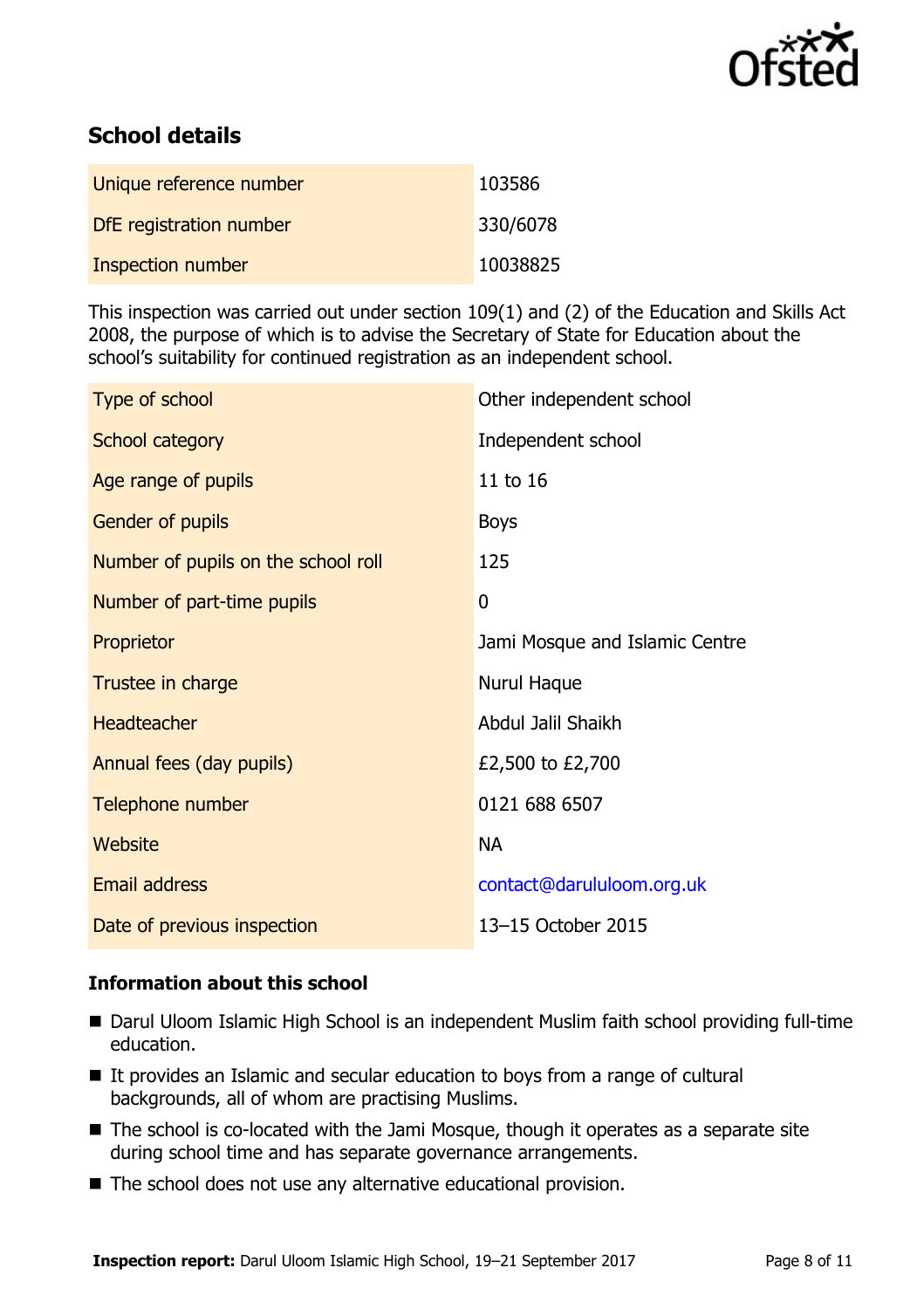

■ There are no pupils who are recorded to have special educational needs and/or disabilities.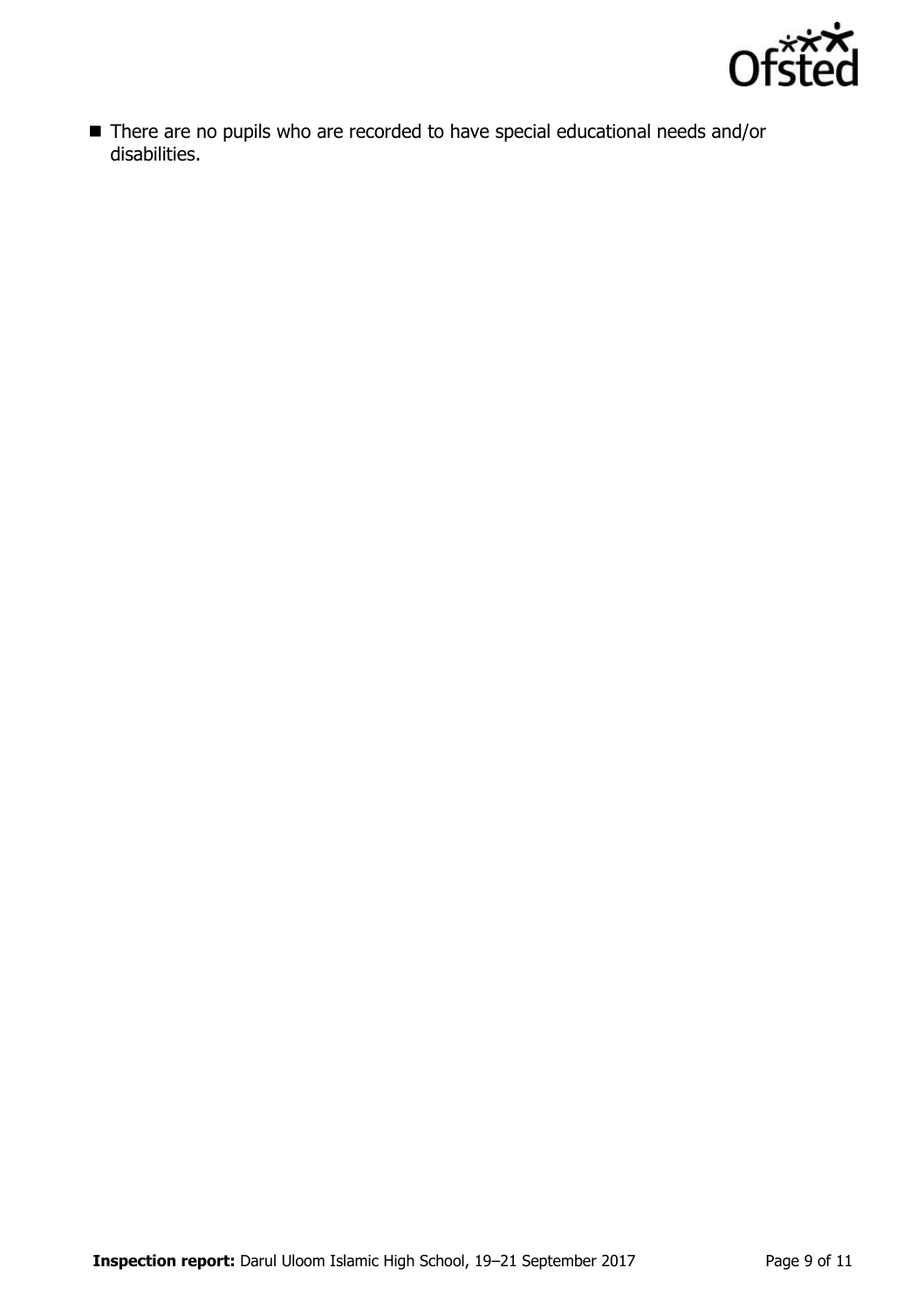

# **Information about this inspection**

- Compliance with the independent school standards was established through a site check, analysis of school records and scrutiny of a wide range of documentation, including that about pupils' safety and well-being. The school's admissions and attendance registers and a range of documentation about safeguarding were analysed.
- Inspectors held meetings with senior leaders, a group of teachers and pupils. They evaluated the role and impact of the trustee in charge through a phone call to the trustee and the consultant adviser to the trustee.
- $\blacksquare$  The views of parents were evaluated through analysis of 11 responses to Parent View, Ofsted's online questionnaire, Parent View free-text responses and a meeting with a group of parents.
- Inspectors observed pupils' learning in lessons across the Islamic and secular curricula, and scrutinised pupils' work in a work sample and in lessons.
- The current progress made by pupils was evaluated through scrutiny of the school's information about the achievement of current pupils and evaluation of the moderation and assessment procedures that leaders use.

#### **Inspection team**

Dan Owen, lead inspector **Exercise Server Addam** Her Majesty's Inspector

**Tim Hill Her Majesty's Inspector**